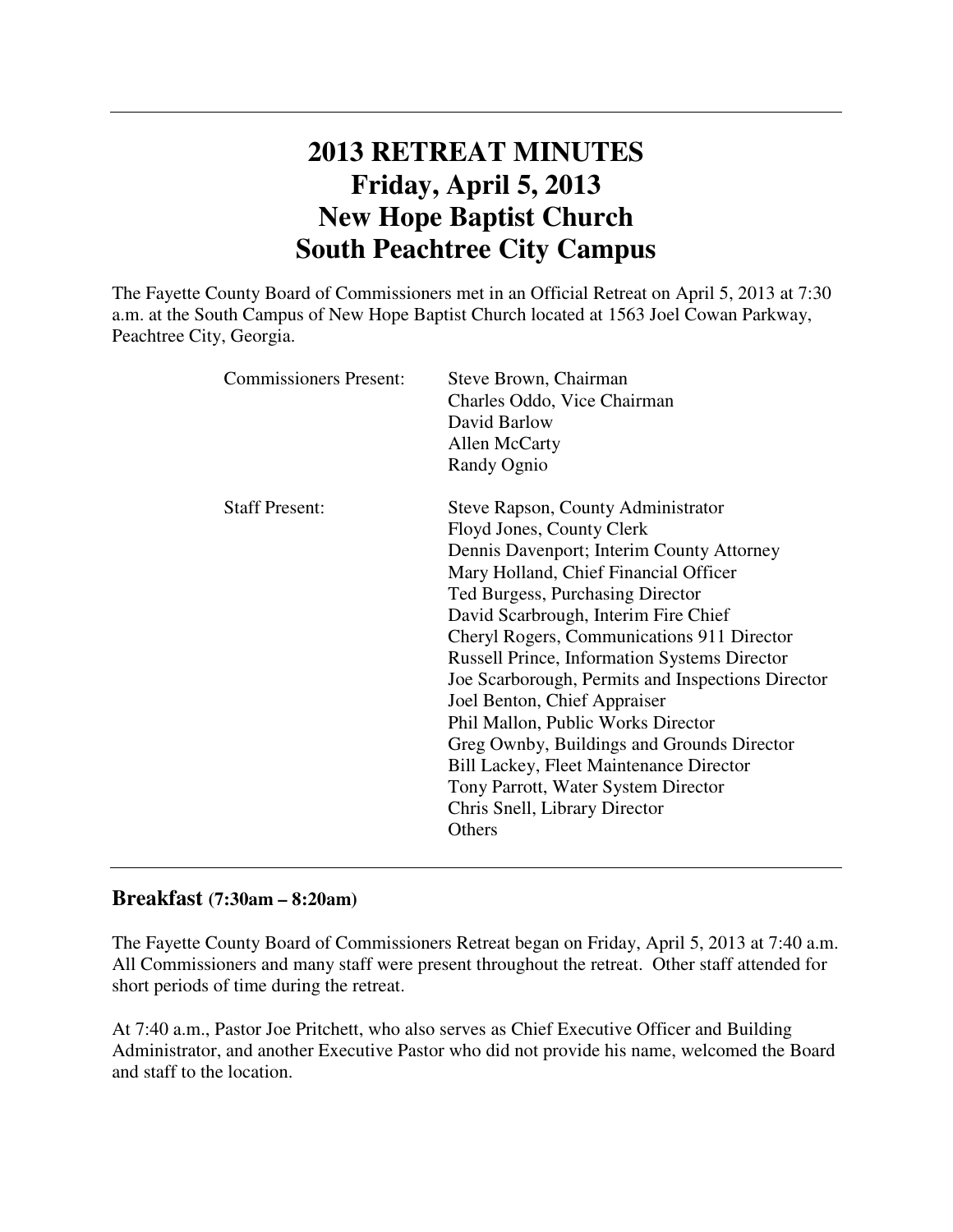# **2013 PROPOSED BUDGET REVIEW**

# **Financial Overview/Forecast**

Chief Financial Officer Mary Holland discussed Financial Overview / Forecast for approximately 18 minutes, and answered questions from the Board. The Board did not take formal action and did not provide direction to staff on this matter. A copy of the Financial Overview / Forecast presentation document, identified as "Attachment 1", follows these minutes and is made an official part hereof.

## **1. General Fund**

Chief Financial Officer Mary Holland discussed the General Fund for approximately 14 minutes and answered questions from the Board. The Board did not take formal action and did not provide direction to staff on this issue. A copy of the General Fund presentation document, identified as "Attachment 2", follows these minutes and is made an official part hereof.

## **2. Special Revenue Funds:**

- **a. E-911 Operations Fund**
- **b. Fire Fund**
- **c. EMS Fund**
- **d. Others (10)** 
	- **i. Jail Surcharge**
	- **ii. Victim's Assistance**

Chief Financial Officer Mary Holland spoke about Special Revenue Funds, specifically, the E-911 Operations Fund, the Fire Fund, and the EMS Fund. Ms. Holland stated there were two Special Revenue Funds that were in trouble, namely, the County Jail Special Revenue Fund and the Victims Assistance Surcharge Special Revenue Fund. Ms. Holland answered questions from the Board during the discussion on the Special Revenue Fund. The discussion on Special Revenue Funds lasted for approximately 19 minutes. The Board did not take formal action and did not give direction concerning the Special Revenue funds. A copy of the Special Revenue Funds presentation document, which includes presentation documents for the E-911 Special Revenue Fund, the Fire Services Special Revenue Fund, the EMS Special Revenue Fund, the County Jail Special Revenue Fund and the Victims' Assistance Surcharge Special Revenue Fund, identified as "Attachment 3", follows these minutes and is made an official part hereof.

The Board took a 10 minute break after the Special Revenue Funds discussion.

## **3. Proprietary Funds:**

- **a. Solid Waste Fund**
- **b. Water System Fund**
- **c. Stormwater Fund**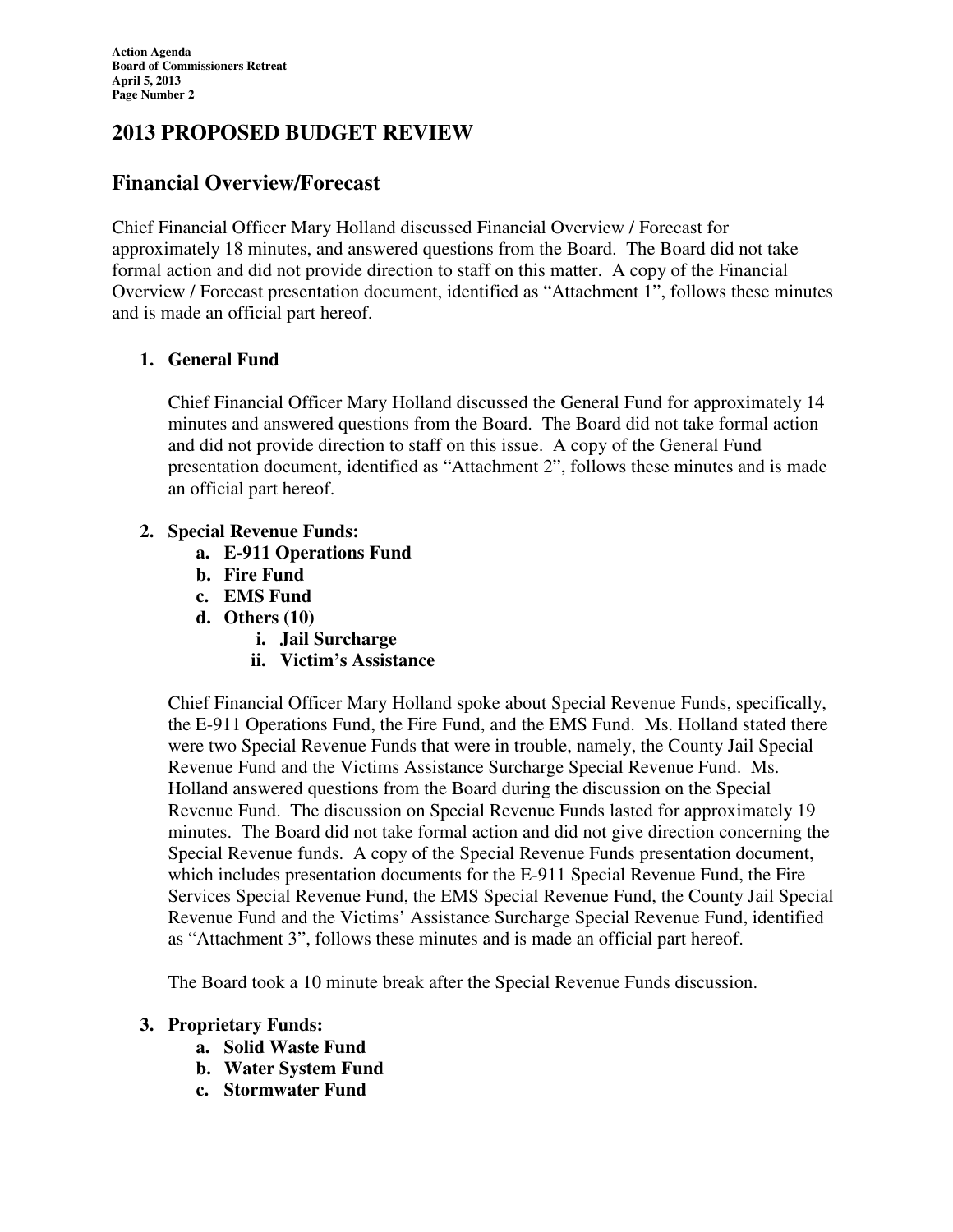Chief Financial Officer Mary Holland quickly briefed the Board on the County's Proprietary Funds comprised of the Solid Waste Fund, the Water System Fund, and the Stormwater Fund. This discussion lasted a couple of minutes. The Board did not take formal action and did not give direction concerning Fayette County's Propriety Funds. A copy of the Proprietary Funds presentation document, which includes information on the Solid Waste Fund, Water System Fund, and Stormwater Management Fund, identified as "Attachment 4", follows these minutes and is made an official part hereof.

## **4. Internal Revenue Funds:**

- **a. Workers' Compensation**
- **b. Medical**
- **c. Dental/Vision**
- **d. Vehicle/Equipment Replacement**

Chief Financial Officer Mary Holland updated the Board on the County's Internal Revenue Funds which are made up of the Workers' Compensation Self-Insurance Fund, the Major Medical Self-Insurance Fund, the Dental / Vision Self-Insurance Fund, and the Motor Vehicle / Equipment Replacement Internal Service Fund. Ms. Holland's update on the Internal Revenue Funds lasted approximately nine minutes. The Board did not take formal action and did not provide direction concerning Fayette County's Internal Revenue Funds. A copy of the Internal Revenue Funds presentation document, which includes document presentations on the Workers' Compensation Self-Insurance Fund, the Major Medical Self-Insurance Fund, the Dental / Vision Self-Insurance Fund, and the Motor Vehicle / Equipment Replacement Internal Service Fund, identified as "Attachment 5", follows these minutes and is made an official part hereof.

## **5. Tax Digest/Millage Rates**

Chief Financial Officer Mary Holland and Chief Appraiser Joel Benton discussed the Tax Digest / Millage Rates Statistics with the Board and answered questions from the Board. They projected that the Tax Digest would decrease from \$4.3 billion to \$4.23 billion but that it would begin to increase in 2014. The update on the Tax Digest / Millage Rates Statistics lasted about eight minutes. The Board did not take formal action and did not provide direction on this matter. A copy of the Tax Digest / Millage Rates presentation document, identified as "Attachment 6", follows these minutes and is made an official part hereof.

### **6. Local Option Sales Tax**

Chief Financial Officer Mary Holland updated the Board on the Local Option Sales Tax (LOST) issue. She said the County was trending with last year, but expected to be a little higher by the end of the year. This conversation lasted approximately two minutes. The Board did not take formal action and did not provide direction on this issue. A copy of the Local Option Sales Tax presentation document, identified as "Attachment 7", follows these minutes and is made an official part hereof.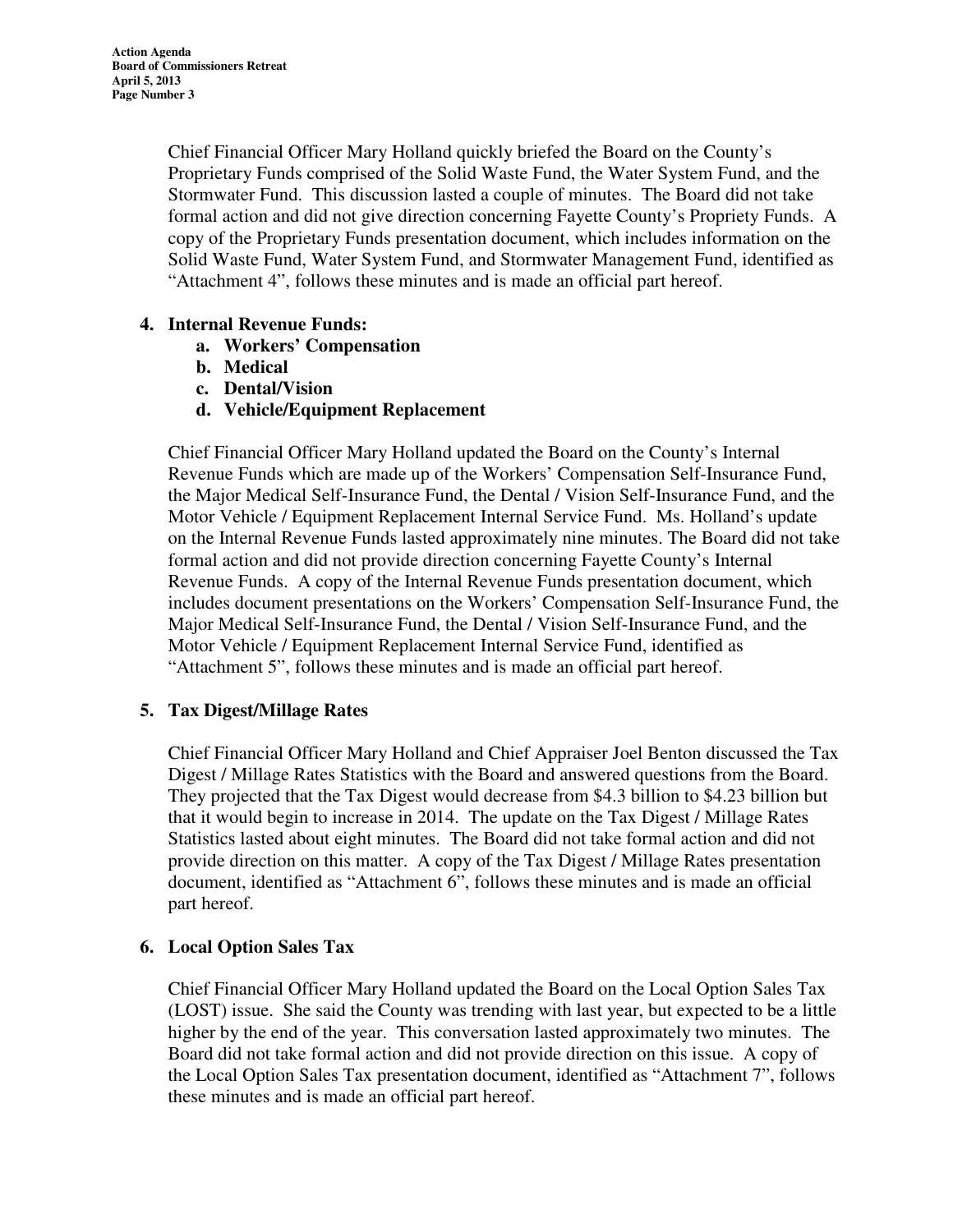**Action Agenda Board of Commissioners Retreat April 5, 2013 Page Number 4** 

### **7. Capital/CIP/ SPLOST Projects**

Public Works Director Phil Mallon spoke to the Board about the County's current Capital, CIP and Transportation Special Purpose Local Option Sales Tax (TSPLOST) Projects. This update on the various projects and their current statuses lasted for approximately 16 minutes. The Board did not take formal action and did not provide direction for these projects. A copy of the Capital / CIP / SPLOST presentation document, identified as "Attachment 8", follows these minutes and is made an official part hereof.

The Board took a 21 minute break.

# **ITEMS FOR CONSIDERATION/DISCUSSION**

## **Public Safety**

## **1. Building Security**

Buildings and Grounds Director Greg Ownby spoke to the Board about various proposals and available means to provide security to the Fayette County Administrative Complex Building. The Board discussed this item and proposed other options for consideration. This discussion lasted for approximately 30 minutes. The Board did not take formal action on this item. The Board asked staff to consider additional options including a shade system. This request will be addressed as a request during the Fiscal Year 2014 Capital budget. A copy of the Building Security presentation document, identified as "Attachment 9", follows these minutes and is made an official part hereof.

### **2. Stormwater Utility Options**

County Administrator Steve Rapson updated the Board on various options concerning Stormwater Utility. The conversation lasted for approximately 54 minutes. During the conversation, the Board stressed that better communication needed to take place allowing the citizens to know about Stormwater Utility and other County issues.

The Board agreed to revise the Stormwater Utility Credits and for bills to reflect said revision. The Board agreed that communication to the public on this issue should include mailing postcards to all citizens who often do not receive newspapers or utilize the internet. The Board consented with the two-year SPLOST option with "fees taken out for the four-year period." The Board agreed that the Stormwater Utility Ordinance should be revised to include a penalty- potentially 10% penalty. The Board directed that SPLOST referendum be held in November 2013 allowing the citizens to vote on a Stormwater Utility SPLOST. It was suggested by Elections Supervisor Tom Sawyer that the cost for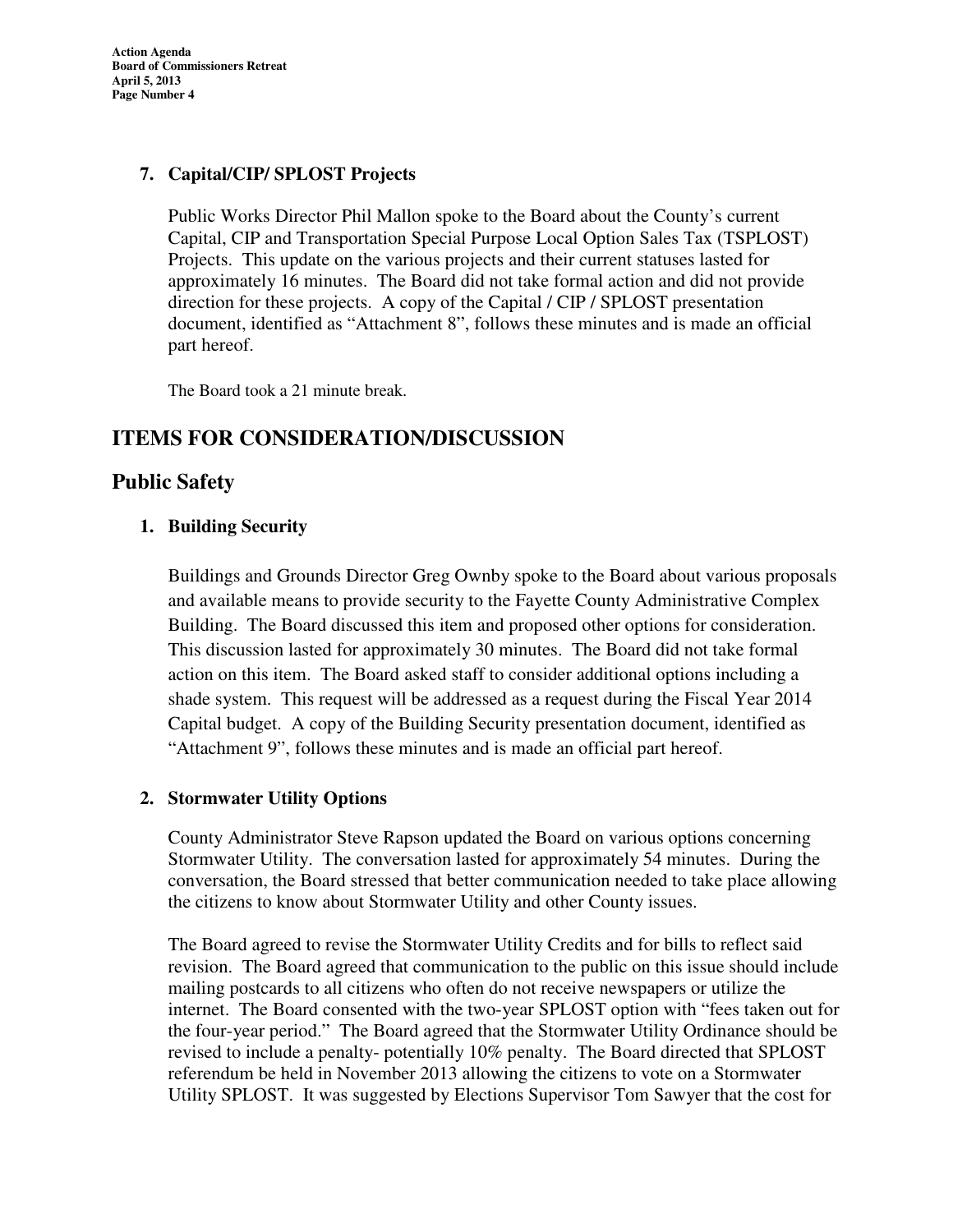the referendum election would be approximately \$45,000.00. The election cost will be addressed as a request during the Fiscal Year 2014 budget. The Board did not give any other direction, and it took no formal action on this item or any direction provided. A copy of the Stormwater Management presentation document, identified as "Attachment 10", follows these minutes and is made an official part hereof.

The Board took a lunch break at 11:15 p.m. and returned to the retreat at 12:31 p.m.

# **Future Consideration & Direction**

- **1. Human Resources Policy and Procedure Amendments** 
	- **a. 404.05 Status of Employment**
	- **b. 404.11 Nepotism**
	- **c. 404.13 Outside Employment**
	- **d. 404.21 Recruitment and Selection**
	- **e. 424.11 Health-Retiree**
	- **f. 432.01 Time & Attendance**
	- **g. 452.01 Separation of Employment**

Human Resources Director Lewis Patterson discussed Policy and Procedure Amendments with the Board including policy changes for Status of Employment, Nepotism; Outside Employment, Recruitment and Selection, Health-Retiree, Time and Attendance, and Separation of Employment. Mr. Patterson's presentation lasted for approximately 16 minutes. The Board consented to the proposed changes and directed that they be placed on the next available agenda for formal approval.

Administrator Rapson suggested that these types of policy and procedure amendments would not have to come to the Board in the future, and he recommended that these types of changes could be implemented when both the County Administrator and the Human Resources Director agree on a policy change. He suggested that the practice would be that the proposed changes would be emailed to the Board, and if any one Commissioner had a problem with the proposed changes then the issue would be placed on the next available agenda for consideration. The Board consented that similar Human Resources Policy and Procedure amendments could be approved by agreement from both the Human Resources Director and the County Administrator, so long as this suggestion was formally placed on an agenda and approved by the Board of Commissioners at the next Board of Commissioners meeting. A copy of the Human Resources Policy and Procedures Amendments, which includes presentation documents for Status of Employment, Nepotism, Outside Employment, Recruitment and Selection; Health-Retiree, Time and Attendance, and Separation of Employment, identified as Attachment 11", follows these minutes and is made an official part hereof.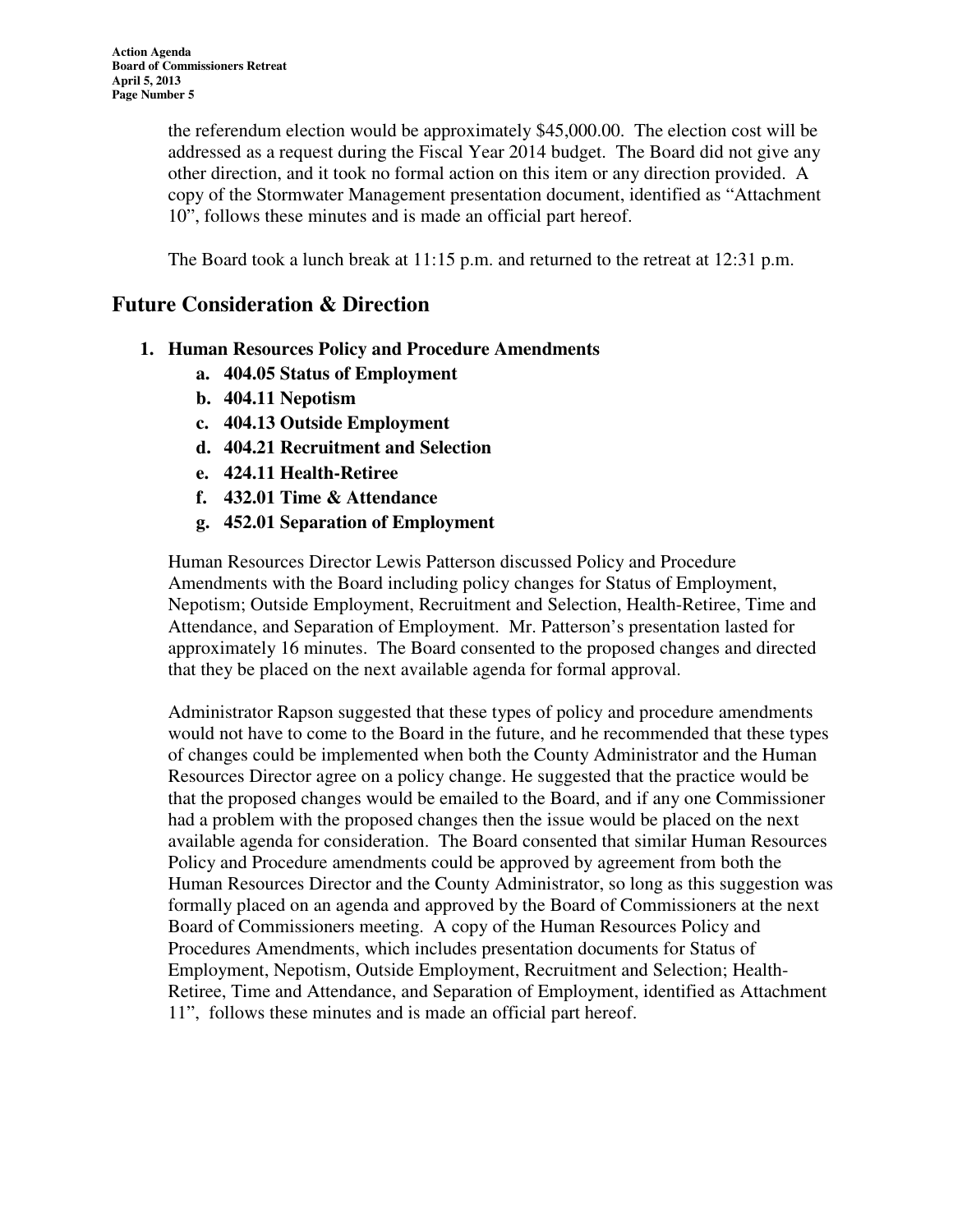- **2. Financial/Purchasing Policy and Procedure Amendments** 
	- **a. 210.01 P-Card**
	- **b. 250.01 Purchasing Policy & Procedures**
	- **c. 300.09 Travel**

County Administrator Steve Rapson discussed Financial / Purchasing Policy and Procedure Amendments with the Board. The specific discussion concerned amendments the P-Card, Purchasing Policy and Procedures, and Travel Policies. This discussion lasted for approximately 23 minutes.

The Board agreed to the proposed policy amendments and directed that the proposals be placed on the next available agenda for formal consideration. County Administrator Rapson suggested a delegation of authority to the County Administrator and Human Resources Director and Chief Financial Officer for these types of policy revisions, and said he would place such an item for the Board's consideration and approval at the April 25 meeting. A copy of Purchasing Policies and Procedures presentation document, which includes proposed amendments to the P-Card Policy, the Purchasing Policy and Procedures, and the Travel Policy, identified as "Attachment 12", follows these minutes and is made an official part hereof.

## **3. Defined Benefit Plan Amendments**

County Administrator Steve Rapson discussed the Defined Benefits Plan with the Board, and he sought the Board's direction on how to amend the Defined Benefits Plan. The discussion on this topic lasted for approximately 41 minutes.

The Board consented to amend the Defined Benefits Plan by 1) Eliminating Pre-Retirement Death Benefits, 2) Eliminating Disability Benefits, 3) to Reduce the Benefit Multiplier from 1.50% to 1.25%; 4) to implement the Normal Retirement Age from 65 years old to 67 years old; 5) Increase the Average Annual Compensation from its current 7-year average to a 10-year average, and 6) Increase the current Vesting Period from 5 years to 10 years. The Board directed that each of these recommended amendments be placed on the next available agenda for formal consideration. The Board also asked for further evaluation on Option #2 as presented to them. A copy of the Defined Benefits Plan Amendments presentation document, identified as "Attachment 13", follows these minutes and is made an official part hereof.

### **4. Open Meetings/Records/Parliamentary Procedures Overview**

Interim County Attorney Dennis Davenport gave an overview of Open Meetings / Open Records/ and Parliamentary Procedures to the Board. Chairman Brown suggested that it would be helpful to have discussion on House Bill 142 and House Bill 143, and its local impact. This overview lasted for approximately 27 minutes. The Board did not take formal action and did not give direction on this item. A copy of the Open Meeting / Records presentation document, identified as "Attachment 14", follows these minutes and is made an official part hereof.